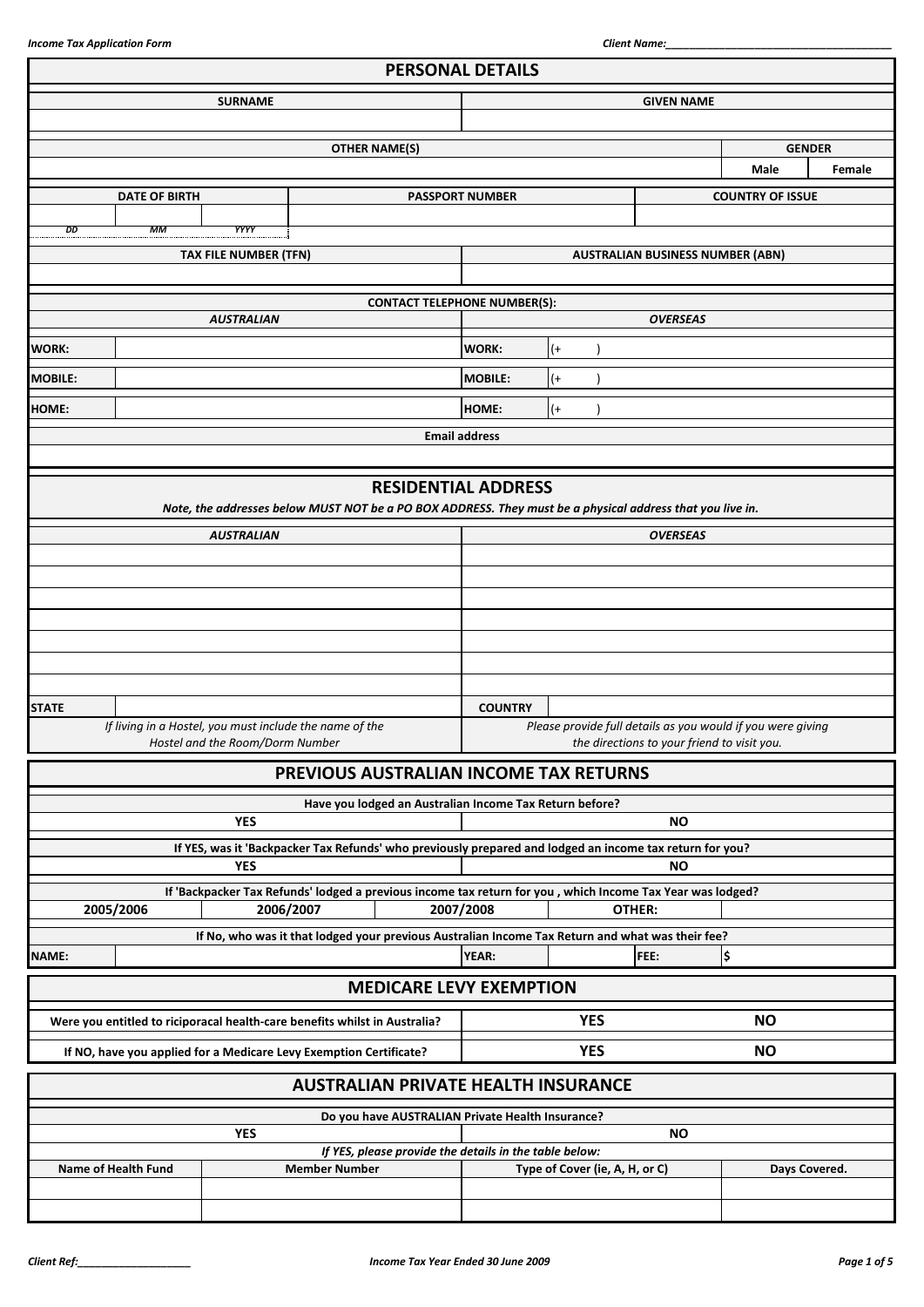|                    |                                                       | <b>TRAVEL DETAILS</b>                                 |                                                   |                     |  |  |
|--------------------|-------------------------------------------------------|-------------------------------------------------------|---------------------------------------------------|---------------------|--|--|
| <b>VISA Number</b> |                                                       |                                                       | VISA Expiry Date (dd/mm/yyyy):                    |                     |  |  |
|                    | Date of First Arrival to Australia (dd/mm/yyyy)       |                                                       | <b>Place of Arrival</b>                           |                     |  |  |
|                    | Date of Departure from Australia (dd/mm/yyyy)         |                                                       | <b>Place of Departure</b>                         |                     |  |  |
|                    | <b>VISA Subclass</b>                                  |                                                       |                                                   |                     |  |  |
|                    |                                                       | <b>BANK DETAILS</b>                                   |                                                   |                     |  |  |
|                    | Please Transfer my Income Tax Refund to my            |                                                       |                                                   | <b>Bank Account</b> |  |  |
|                    | <b>AUSTRALIAN</b>                                     |                                                       | OVERSEAS**                                        |                     |  |  |
|                    | <b>BANK NAME</b>                                      |                                                       | <b>BANK NAME</b>                                  |                     |  |  |
|                    |                                                       |                                                       |                                                   |                     |  |  |
|                    | <b>ACCOUNT HOLDERS NAME</b>                           |                                                       | <b>ACCOUNT HOLDERS NAME</b>                       |                     |  |  |
|                    |                                                       |                                                       |                                                   |                     |  |  |
|                    | <b>BSB</b>                                            |                                                       | <b>BSB / SORT CODE</b>                            |                     |  |  |
|                    |                                                       |                                                       |                                                   |                     |  |  |
|                    | <b>ACCOUNT NUMBER</b>                                 | <b>ACCOUNT NUMBER</b>                                 |                                                   |                     |  |  |
|                    |                                                       |                                                       |                                                   |                     |  |  |
|                    |                                                       |                                                       | <b>ADDRESS &amp; SUBURB OF BRANCH</b>             |                     |  |  |
|                    | **Overseas bank accounts attract an AUD\$35           |                                                       |                                                   |                     |  |  |
|                    | telegraphic transfer fee for each transfer.           |                                                       |                                                   |                     |  |  |
|                    | Please ensure that you complete ALL BANK DETAILS      |                                                       | <b>IBAN</b>                                       |                     |  |  |
|                    | required. Failure to do so may result in a delayed or |                                                       |                                                   |                     |  |  |
|                    | unsuccessful bank transfer.                           | <b>SWIFT CODE</b>                                     |                                                   |                     |  |  |
|                    |                                                       |                                                       |                                                   |                     |  |  |
|                    | If the funds are returned, any fees for re-attempting |                                                       | <b>BIC CODE</b>                                   |                     |  |  |
|                    | the transfer (in the case of Overseas bank accounts)  |                                                       |                                                   |                     |  |  |
|                    | will be charged.                                      |                                                       | <b>TRANSIT NUMBER (North American Banks Only)</b> |                     |  |  |
|                    |                                                       |                                                       |                                                   |                     |  |  |
|                    | Be sure that you have specified whether you would     |                                                       | ROUTING NUMBER (North American Banks Only)        |                     |  |  |
|                    | like your Income Tax Refund to be transferred to your |                                                       |                                                   |                     |  |  |
|                    | <b>AUSTRALIAN or OVERSEAS bank account.</b>           | <b>INSTITUTION NUMBER (North American Banks Only)</b> |                                                   |                     |  |  |
|                    |                                                       |                                                       |                                                   |                     |  |  |

|       |                                                                                        |                        | <b>BANK INTEREST</b>                                                                                                        |                        |  |  |  |  |  |
|-------|----------------------------------------------------------------------------------------|------------------------|-----------------------------------------------------------------------------------------------------------------------------|------------------------|--|--|--|--|--|
| STOP: | This is important. Bank Interest is Assessable Income in Australia and MUST BE         |                        |                                                                                                                             |                        |  |  |  |  |  |
|       |                                                                                        |                        | <b>INCLUDED in your Income Tax Return.</b>                                                                                  |                        |  |  |  |  |  |
|       |                                                                                        |                        | This information is passed onto the Australian Tax Office from your Bank and not including it in your Income                |                        |  |  |  |  |  |
|       |                                                                                        |                        | Tax Return could cause a delay, or an audit of your Income Tax Return and may lead to a change in your .                    |                        |  |  |  |  |  |
|       |                                                                                        |                        | Income Tax Refund Amount. This includes any bank accounts that have been closed.                                            |                        |  |  |  |  |  |
|       |                                                                                        |                        | Do you (or did you) have any money saved in an Australian Bank Account?                                                     |                        |  |  |  |  |  |
|       | <b>YES</b>                                                                             |                        | <b>NO</b>                                                                                                                   |                        |  |  |  |  |  |
|       |                                                                                        |                        | If you are not sure whether or not you have earned any bank interest, you must contact your bank to verify this.            |                        |  |  |  |  |  |
|       |                                                                                        |                        | Most banks can also provide this information in your Internet Banking or on the last Bank Statement for the Income Tax Year |                        |  |  |  |  |  |
|       | <b>BANK NAME</b>                                                                       | <b>ACCOUNT NUMBER</b>  | <b>BANK NAME</b>                                                                                                            | <b>ACCOUNT NUMBER</b>  |  |  |  |  |  |
|       |                                                                                        |                        |                                                                                                                             |                        |  |  |  |  |  |
|       | <b>GROSS INTEREST</b>                                                                  | <b>TFN WITHHOLDING</b> | <b>GROSS INTEREST</b>                                                                                                       | <b>TFN WITHHOLDING</b> |  |  |  |  |  |
|       |                                                                                        |                        |                                                                                                                             |                        |  |  |  |  |  |
|       | <b>ACCOUNT NUMBER</b><br><b>ACCOUNT NUMBER</b><br><b>BANK NAME</b><br><b>BANK NAME</b> |                        |                                                                                                                             |                        |  |  |  |  |  |
|       |                                                                                        |                        |                                                                                                                             |                        |  |  |  |  |  |
|       | <b>GROSS INTEREST</b>                                                                  | <b>TFN WITHHOLDING</b> | <b>GROSS INTEREST</b>                                                                                                       | <b>TFN WITHHOLDING</b> |  |  |  |  |  |
|       |                                                                                        |                        |                                                                                                                             |                        |  |  |  |  |  |

|     | <b>OTHER INFORMATION</b>                 |
|-----|------------------------------------------|
|     |                                          |
|     | Do you own a Motor Vehicle in Australia? |
| YES | NO                                       |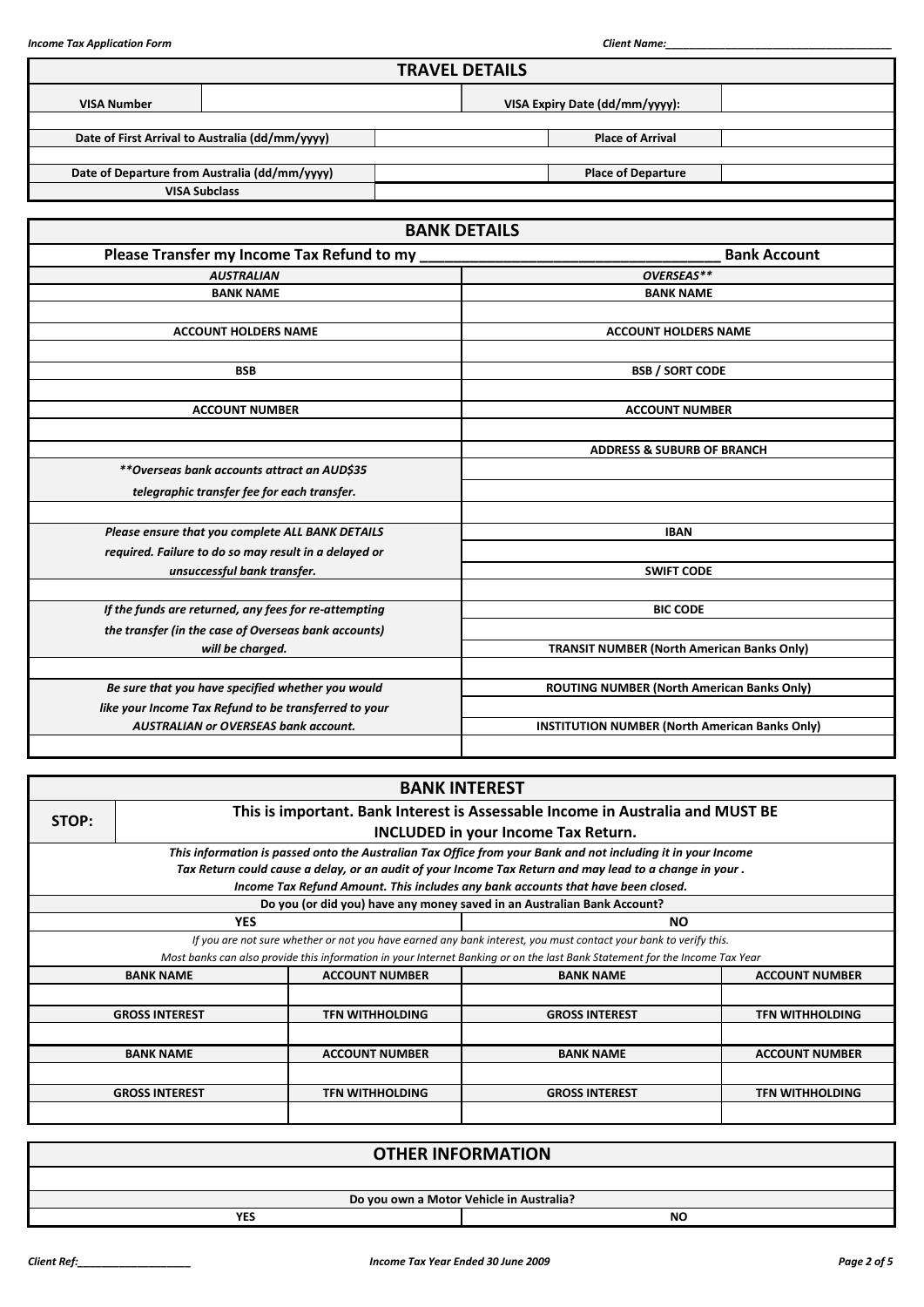### **Income Tax Application Format: EMPLOYMENT DETAILS**

**Total Number of Employers/ Employment Agencies**

|                       | <b>Employer Name (ie, Company/Business Name)</b> |                                                                                                                  |            | Name of the Employment Agency<br>(if you were employed/paid through an Employment Agency) |  |                                        |
|-----------------------|--------------------------------------------------|------------------------------------------------------------------------------------------------------------------|------------|-------------------------------------------------------------------------------------------|--|----------------------------------------|
|                       |                                                  |                                                                                                                  |            |                                                                                           |  |                                        |
|                       |                                                  |                                                                                                                  |            | Job Title / Job Description.                                                              |  |                                        |
|                       |                                                  |                                                                                                                  |            |                                                                                           |  |                                        |
|                       |                                                  |                                                                                                                  |            | <b>Address of Employer (or Agency):</b>                                                   |  |                                        |
| <b>Street No.</b>     |                                                  | <b>Street Name</b>                                                                                               |            |                                                                                           |  |                                        |
| <b>Suburb</b>         |                                                  |                                                                                                                  |            |                                                                                           |  |                                        |
| <b>State</b>          |                                                  | Postcode                                                                                                         |            | Phone #:                                                                                  |  |                                        |
| Email:                |                                                  |                                                                                                                  |            | <b>Contact Person:</b>                                                                    |  |                                        |
| Date of Commencement: |                                                  |                                                                                                                  |            | <b>Date of Termination:</b>                                                               |  |                                        |
|                       |                                                  | Do you have your FINAL PAY SLIP?                                                                                 |            |                                                                                           |  | Do you have your PAYG Payment Summary? |
| <b>YES</b><br>ΝO      |                                                  |                                                                                                                  | <b>YES</b> | ΝO                                                                                        |  |                                        |
|                       |                                                  |                                                                                                                  |            |                                                                                           |  |                                        |
|                       |                                                  | $F_{\text{model}}$ . The Mean of $F_{\text{model}}$ is the contract of $F_{\text{model}}$ and $F_{\text{model}}$ |            |                                                                                           |  | Name of the Employment Agency          |

|                         | <b>Employer Name (ie, Company/Business Name)</b> |          |  |                                         |           | (if you were employed/paid through an Employment Agency) |
|-------------------------|--------------------------------------------------|----------|--|-----------------------------------------|-----------|----------------------------------------------------------|
|                         |                                                  |          |  |                                         |           |                                                          |
|                         |                                                  |          |  | Job Title / Job Description.            |           |                                                          |
|                         |                                                  |          |  |                                         |           |                                                          |
|                         |                                                  |          |  | <b>Address of Employer (or Agency):</b> |           |                                                          |
| <b>Street No.</b>       | <b>Street Name</b>                               |          |  |                                         |           |                                                          |
| <b>Suburb</b>           |                                                  |          |  |                                         |           |                                                          |
| <b>State</b>            |                                                  | Postcode |  | Phone #:                                |           |                                                          |
| Email:                  |                                                  |          |  | Contact Person                          |           |                                                          |
| Date of Commencement:   |                                                  |          |  | Date of Termination:                    |           |                                                          |
|                         | Do you have your FINAL PAY SLIP?                 |          |  |                                         |           | Do you have your PAYG Payment Summary?                   |
| <b>YES</b><br><b>NO</b> |                                                  |          |  | <b>YES</b>                              | <b>NO</b> |                                                          |

|                       | <b>Employer Name (ie, Company/Business Name)</b> |                    |                             | Name of the Employment Agency                            |           |                                        |
|-----------------------|--------------------------------------------------|--------------------|-----------------------------|----------------------------------------------------------|-----------|----------------------------------------|
|                       |                                                  |                    |                             | (if you were employed/paid through an Employment Agency) |           |                                        |
|                       |                                                  |                    |                             |                                                          |           |                                        |
|                       |                                                  |                    |                             | Job Title / Job Description.                             |           |                                        |
|                       |                                                  |                    |                             |                                                          |           |                                        |
|                       |                                                  |                    |                             | <b>Address of Employer (or Agency):</b>                  |           |                                        |
| <b>Street No.</b>     |                                                  | <b>Street Name</b> |                             |                                                          |           |                                        |
| <b>Suburb</b>         |                                                  |                    |                             |                                                          |           |                                        |
| <b>State</b>          |                                                  | Postcode           |                             | Phone #:                                                 |           |                                        |
| Email:                |                                                  |                    |                             | <b>Contact Person</b>                                    |           |                                        |
| Date of Commencement: |                                                  |                    | <b>Date of Termination:</b> |                                                          |           |                                        |
|                       | Do you have your FINAL PAY SLIP?                 |                    |                             |                                                          |           | Do you have your PAYG Payment Summary? |
| YES<br><b>NO</b>      |                                                  |                    |                             | <b>YES</b>                                               | <b>NO</b> |                                        |

|                                  | <b>Employer Name (ie, Company/Business Name)</b> |                             |                                         | Name of the Employment Agency                            |  |  |
|----------------------------------|--------------------------------------------------|-----------------------------|-----------------------------------------|----------------------------------------------------------|--|--|
|                                  |                                                  |                             |                                         | (if you were employed/paid through an Employment Agency) |  |  |
|                                  |                                                  |                             |                                         |                                                          |  |  |
|                                  |                                                  |                             | Job Title / Job Description.            |                                                          |  |  |
|                                  |                                                  |                             |                                         |                                                          |  |  |
|                                  |                                                  |                             | <b>Address of Employer (or Agency):</b> |                                                          |  |  |
| <b>Street No.</b>                |                                                  | <b>Street Name</b>          |                                         |                                                          |  |  |
| <b>Suburb</b>                    |                                                  |                             |                                         |                                                          |  |  |
| <b>State</b>                     |                                                  | Postcode                    |                                         | Phone #:                                                 |  |  |
| Email:                           |                                                  |                             |                                         | Contact Person                                           |  |  |
| Date of Commencement:            |                                                  | <b>Date of Termination:</b> |                                         |                                                          |  |  |
| Do you have your FINAL PAY SLIP? |                                                  |                             |                                         | Do you have your PAYG Payment Summary?                   |  |  |
| <b>YES</b><br><b>NO</b>          |                                                  |                             | <b>YES</b>                              | <b>NO</b>                                                |  |  |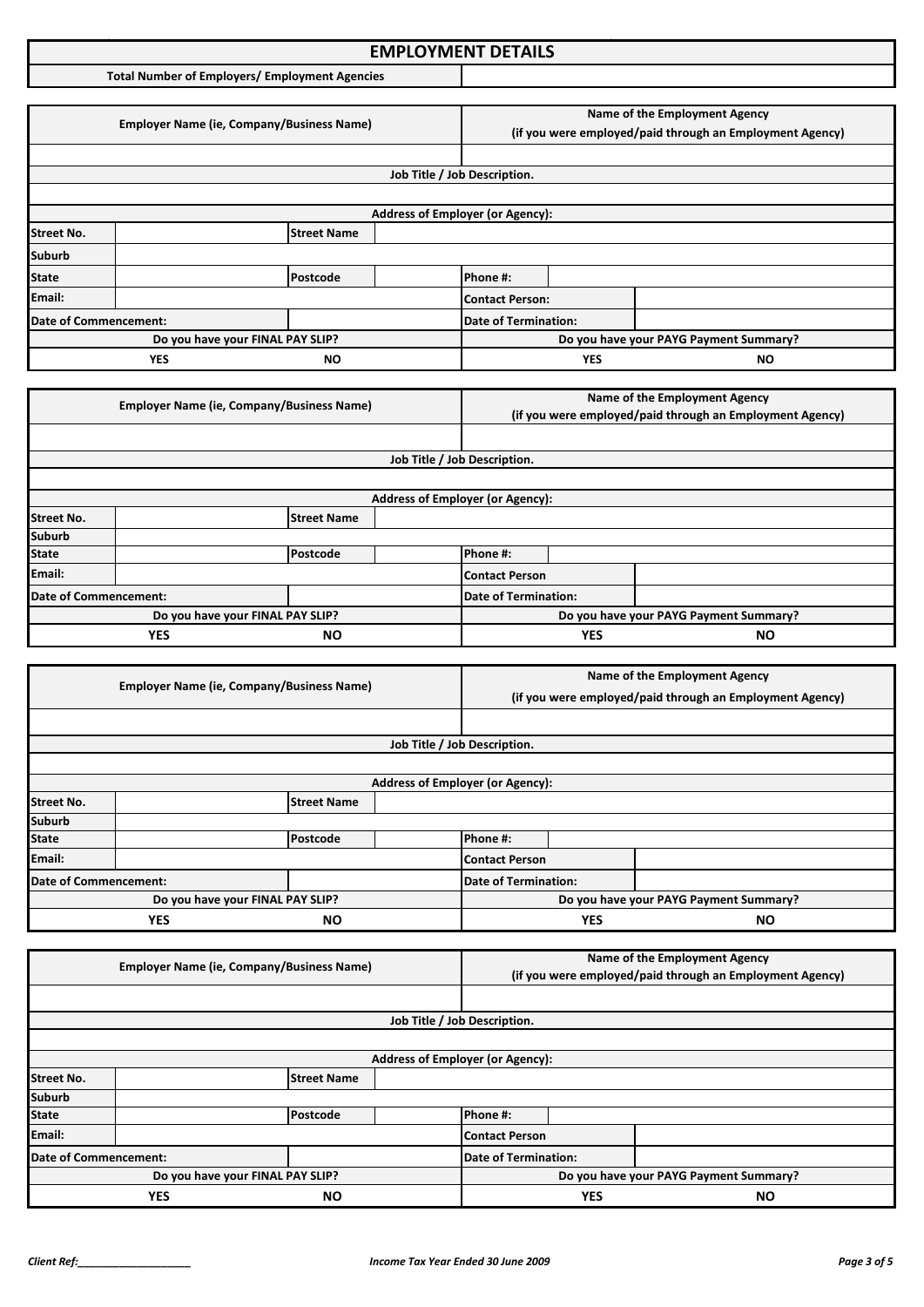|                                  | <b>Employer Name (ie, Company/Business Name)</b> |                                                  |  |                                                          | Name of the Employment Agency |                                        |  |
|----------------------------------|--------------------------------------------------|--------------------------------------------------|--|----------------------------------------------------------|-------------------------------|----------------------------------------|--|
|                                  |                                                  |                                                  |  | (if you were employed/paid through an Employment Agency) |                               |                                        |  |
|                                  |                                                  |                                                  |  |                                                          |                               |                                        |  |
|                                  |                                                  |                                                  |  | Job Title / Job Description.                             |                               |                                        |  |
|                                  |                                                  |                                                  |  |                                                          |                               |                                        |  |
|                                  |                                                  |                                                  |  | <b>Address of Employer (or Agency):</b>                  |                               |                                        |  |
| <b>Street No.</b>                |                                                  | <b>Street Name</b>                               |  |                                                          |                               |                                        |  |
| <b>Suburb</b>                    |                                                  |                                                  |  |                                                          |                               |                                        |  |
| <b>State</b>                     |                                                  | Postcode                                         |  | Phone #:                                                 |                               |                                        |  |
| Email:                           |                                                  |                                                  |  | <b>Contact Person</b>                                    |                               |                                        |  |
| <b>Date of Commencement:</b>     |                                                  |                                                  |  | <b>Date of Termination:</b>                              |                               |                                        |  |
|                                  |                                                  | Do you have your FINAL PAY SLIP?                 |  | Do you have your PAYG Payment Summary?                   |                               |                                        |  |
|                                  | <b>YES</b>                                       | <b>NO</b>                                        |  |                                                          | <b>YES</b>                    | <b>NO</b>                              |  |
|                                  |                                                  |                                                  |  |                                                          |                               |                                        |  |
|                                  |                                                  | <b>Employer Name (ie, Company/Business Name)</b> |  |                                                          |                               | Name of the Employment Agency          |  |
|                                  |                                                  |                                                  |  | (if you were employed/paid through an Employment Agency) |                               |                                        |  |
|                                  |                                                  |                                                  |  |                                                          |                               |                                        |  |
|                                  |                                                  |                                                  |  | Job Title / Job Description.                             |                               |                                        |  |
|                                  |                                                  |                                                  |  |                                                          |                               |                                        |  |
|                                  |                                                  |                                                  |  | <b>Address of Employer (or Agency):</b>                  |                               |                                        |  |
| <b>Street No.</b>                |                                                  | <b>Street Name</b>                               |  |                                                          |                               |                                        |  |
| <b>Suburb</b>                    |                                                  |                                                  |  |                                                          |                               |                                        |  |
| <b>State</b>                     |                                                  | Postcode                                         |  | Phone #:                                                 |                               |                                        |  |
| Email:                           |                                                  |                                                  |  | <b>Contact Person</b>                                    |                               |                                        |  |
| Date of Commencement:            |                                                  |                                                  |  | <b>Date of Termination:</b>                              |                               |                                        |  |
| Do you have your FINAL PAY SLIP? |                                                  |                                                  |  |                                                          |                               | Do you have your PAYG Payment Summary? |  |
|                                  | <b>YES</b><br><b>NO</b>                          |                                                  |  |                                                          |                               |                                        |  |

|                         | <b>Employer Name (ie, Company/Business Name)</b> |                    |                                         | Name of the Employment Agency                            |  |  |
|-------------------------|--------------------------------------------------|--------------------|-----------------------------------------|----------------------------------------------------------|--|--|
|                         |                                                  |                    |                                         | (if you were employed/paid through an Employment Agency) |  |  |
|                         |                                                  |                    |                                         |                                                          |  |  |
|                         |                                                  |                    |                                         | Job Title / Job Description.                             |  |  |
|                         |                                                  |                    |                                         |                                                          |  |  |
|                         |                                                  |                    | <b>Address of Employer (or Agency):</b> |                                                          |  |  |
| <b>Street No.</b>       |                                                  | <b>Street Name</b> |                                         |                                                          |  |  |
| <b>Suburb</b>           |                                                  |                    |                                         |                                                          |  |  |
| <b>State</b>            |                                                  | Postcode           |                                         | Phone #:                                                 |  |  |
| Email:                  |                                                  |                    |                                         | <b>Contact Person</b>                                    |  |  |
|                         | Date of Commencement:                            |                    |                                         | <b>Date of Termination:</b>                              |  |  |
|                         | Do you have your FINAL PAY SLIP?                 |                    | Do you have your PAYG Payment Summary?  |                                                          |  |  |
| <b>YES</b><br><b>NO</b> |                                                  |                    | <b>YES</b>                              | <b>NO</b>                                                |  |  |

|                         | <b>Employer Name (ie, Company/Business Name)</b> |                    |                                         | Name of the Employment Agency          |           |                                                          |
|-------------------------|--------------------------------------------------|--------------------|-----------------------------------------|----------------------------------------|-----------|----------------------------------------------------------|
|                         |                                                  |                    |                                         |                                        |           | (if you were employed/paid through an Employment Agency) |
|                         |                                                  |                    |                                         |                                        |           |                                                          |
|                         |                                                  |                    |                                         | Job Title / Job Description.           |           |                                                          |
|                         |                                                  |                    |                                         |                                        |           |                                                          |
|                         |                                                  |                    | <b>Address of Employer (or Agency):</b> |                                        |           |                                                          |
| <b>Street No.</b>       |                                                  | <b>Street Name</b> |                                         |                                        |           |                                                          |
| <b>Suburb</b>           |                                                  |                    |                                         |                                        |           |                                                          |
| <b>State</b>            |                                                  | Postcode           |                                         | Phone #:                               |           |                                                          |
| Email:                  |                                                  |                    |                                         | <b>Contact Person</b>                  |           |                                                          |
|                         | Date of Commencement:                            |                    | <b>Date of Termination:</b>             |                                        |           |                                                          |
|                         | Do you have your FINAL PAY SLIP?                 |                    |                                         | Do you have your PAYG Payment Summary? |           |                                                          |
| <b>YES</b><br><b>NO</b> |                                                  |                    |                                         | <b>YES</b>                             | <b>NO</b> |                                                          |

*If you have any documents from your Employers (ie, PAYG Payment Summaries/Group Certificates or Final Pay Slips),* **please provide copies as it will assist in successfully completing your Income Tax Return**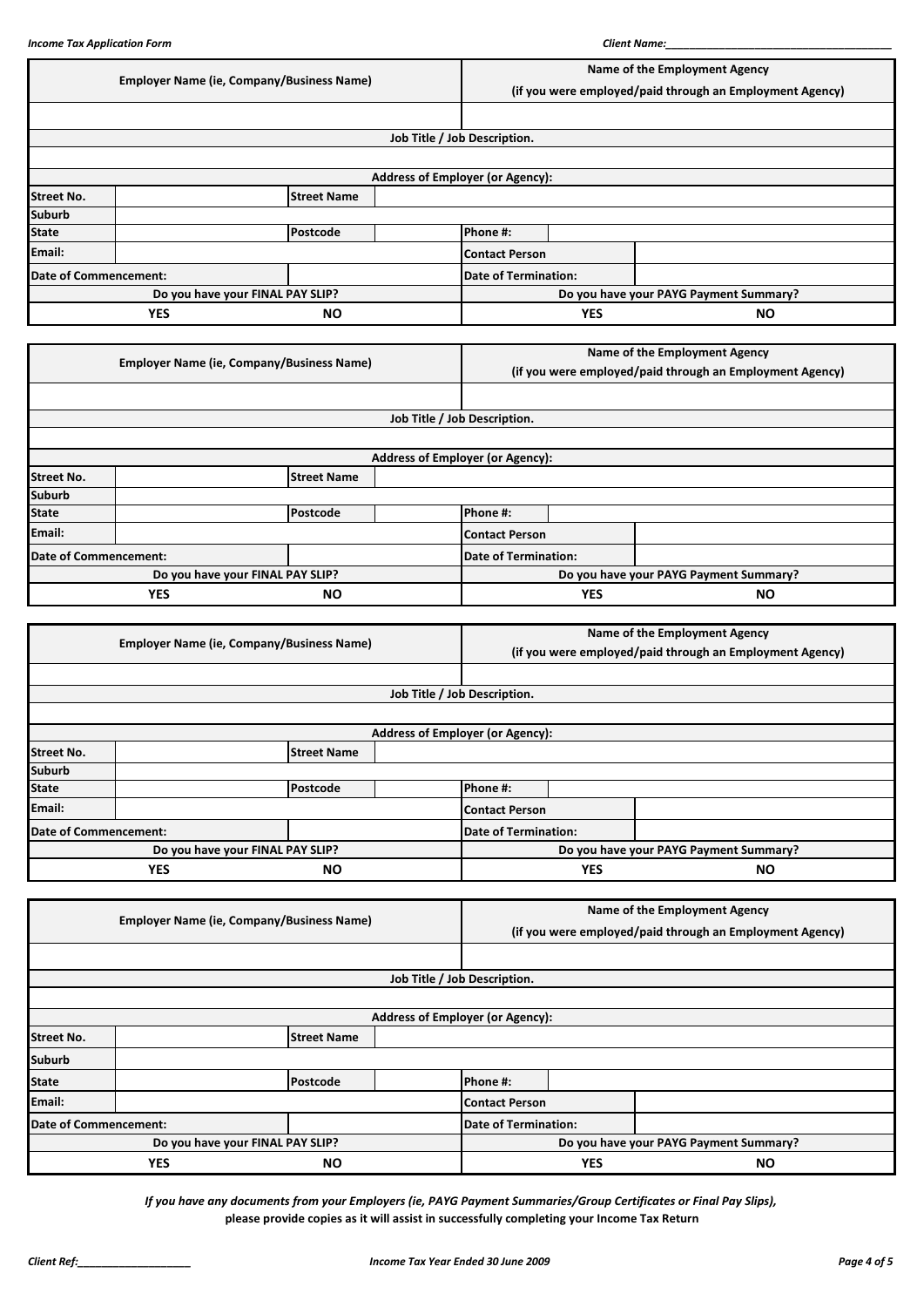|                        |                                                                                                                | <b>Work Related Expenses</b> |                                                              |  |  |  |
|------------------------|----------------------------------------------------------------------------------------------------------------|------------------------------|--------------------------------------------------------------|--|--|--|
|                        | Did you have a work uniform to work?                                                                           |                              | Did you wear protective clothing (eg, Safety Boots) to work? |  |  |  |
| <b>YES</b>             | <b>NO</b>                                                                                                      | <b>YES</b><br><b>NO</b>      |                                                              |  |  |  |
|                        | Did you use your car for work (does not include travelling to and from the same place of work each day).       |                              |                                                              |  |  |  |
|                        | <b>YES</b>                                                                                                     |                              | <b>NO</b>                                                    |  |  |  |
|                        | If you used your car for work, do you have a logbook which has a record of the Kilometre's travelled for work? |                              |                                                              |  |  |  |
|                        | <b>YES</b>                                                                                                     |                              | <b>NO</b>                                                    |  |  |  |
|                        | Did you use your Mobile Phone for work?                                                                        |                              | Did you buy Tools for work?                                  |  |  |  |
| <b>YES</b>             | <b>NO</b>                                                                                                      | <b>YES</b>                   | <b>NO</b>                                                    |  |  |  |
|                        | Please list your work-related expenses below. Please provide as much detail as possible.                       |                              |                                                              |  |  |  |
| <b>Date of Expense</b> | <b>Type of Expense</b>                                                                                         | \$                           | Do you have evidence (ie, receipt)?                          |  |  |  |
| DD/MM/YYYY             | Eg: Loose Tools                                                                                                | \$110.00                     | <b>YES</b>                                                   |  |  |  |
|                        |                                                                                                                |                              |                                                              |  |  |  |
|                        |                                                                                                                |                              |                                                              |  |  |  |
|                        |                                                                                                                |                              |                                                              |  |  |  |
|                        |                                                                                                                |                              |                                                              |  |  |  |
|                        |                                                                                                                |                              |                                                              |  |  |  |
|                        |                                                                                                                |                              |                                                              |  |  |  |
|                        |                                                                                                                |                              |                                                              |  |  |  |
|                        |                                                                                                                |                              |                                                              |  |  |  |
|                        |                                                                                                                |                              |                                                              |  |  |  |
|                        |                                                                                                                |                              |                                                              |  |  |  |
|                        |                                                                                                                |                              |                                                              |  |  |  |
|                        |                                                                                                                |                              |                                                              |  |  |  |
|                        |                                                                                                                |                              |                                                              |  |  |  |
|                        |                                                                                                                |                              |                                                              |  |  |  |
|                        |                                                                                                                |                              |                                                              |  |  |  |
|                        |                                                                                                                |                              |                                                              |  |  |  |
|                        |                                                                                                                |                              |                                                              |  |  |  |
|                        |                                                                                                                |                              |                                                              |  |  |  |
|                        |                                                                                                                |                              |                                                              |  |  |  |
|                        |                                                                                                                |                              |                                                              |  |  |  |

| Anything you forgot to mention (or anything we forgot to ask)? |  |
|----------------------------------------------------------------|--|
|                                                                |  |
|                                                                |  |
|                                                                |  |
|                                                                |  |
|                                                                |  |
|                                                                |  |

*PLEASE ENSURE THAT YOU HAVE FILLED IN ALL INFORMATION REQUIRED, AND PROVIDED ANY SUPPLEMENTARY DOCUMENTS YOU MAY HAVE. FAILURE TO DO SO MAY RESULT IN A DELAY IN PROCESSING YOUR INCOME TAX RETURN.*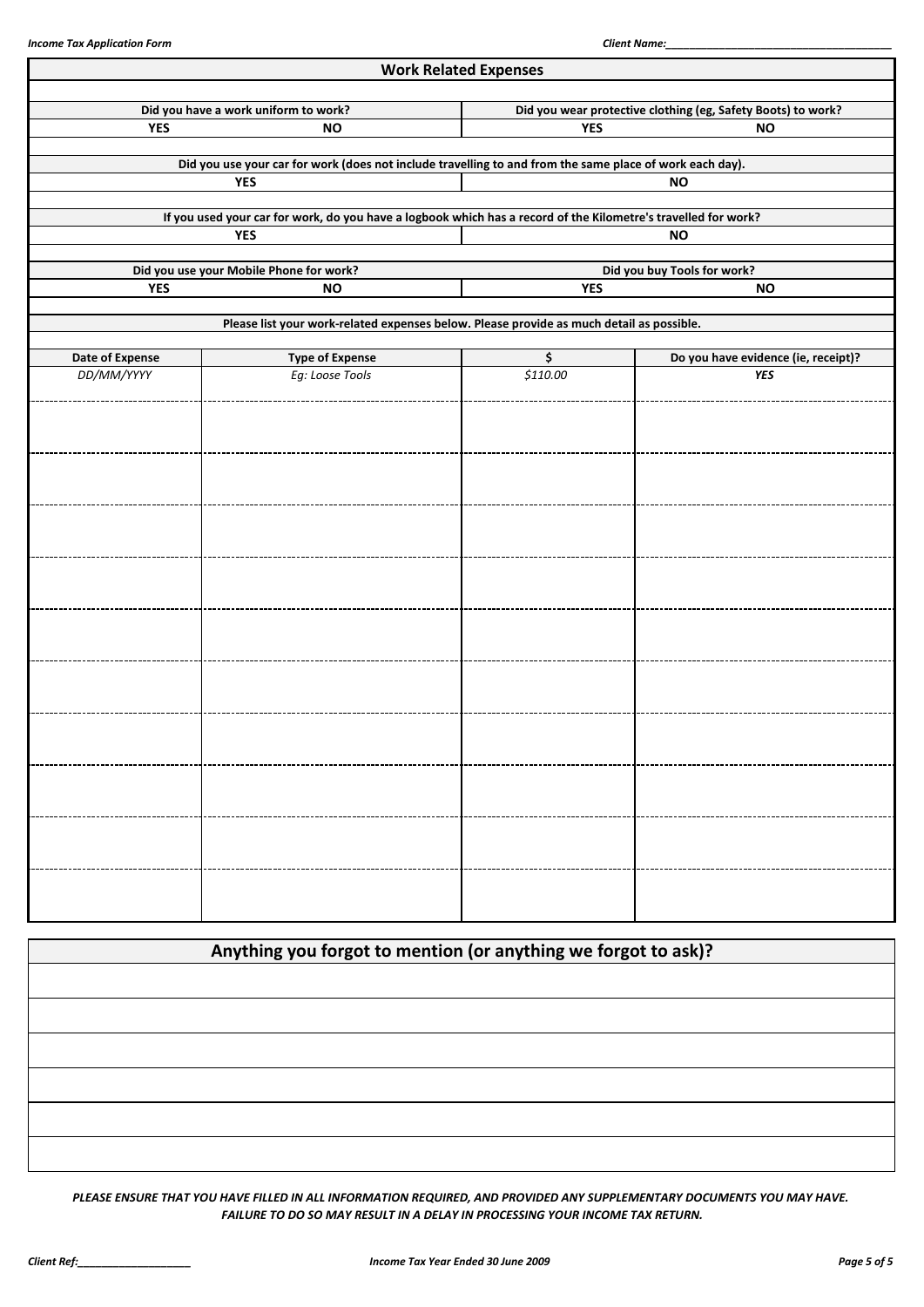# **AUTHORITY TO ACT & FEE-FROM-REFUND AUTHORITY**

**Name:** \_\_\_\_\_\_\_\_\_\_\_\_\_\_\_\_\_\_\_\_\_\_\_\_\_\_\_\_\_\_\_\_\_\_\_\_\_\_\_\_\_\_\_\_\_\_\_\_\_\_\_\_\_\_\_\_\_\_\_\_\_\_\_\_\_\_\_\_\_\_\_\_\_\_\_\_\_\_\_\_\_\_\_\_\_\_\_\_\_\_\_\_

| Of (address):               |                        |
|-----------------------------|------------------------|
| Number:                     | Street:                |
| Suburb:                     | City/Town:             |
| County:                     | <b>State/Province:</b> |
| Postcode/Zip:               | Country:               |
| Date of Birth (DD/MM/YYYY): | Tax File Number (TFN): |

I hereby authorise & appoint the accounting & tax agent firm of:

#### *INCOME TAX RETURNS PTY LIMITED (TAX AGENT NO. 24629-963) of FIRST FLOOR, 1A MORTS ROAD MORTDALE, NSW 2223,*

to act on my behalf in the capacity of accountants and registered tax agents, to prepare and sign my personal income tax return based upon information provided by me for the year of income ended on 30/06/2009.

I, the above-mentioned, also hereby authorise & appoint the accounting & tax agent firm of **INCOME TAX RETURNS PTY LIMITED (TAX AGENT NO. 24629-963)**, to act on my behalf in the collection of lost documents (which includes, but not limited to), PAYG Payment Summaries/Group Certificates, Pay slips, and other documents which in their capacity as accountants and registered tax agents, will allow them to correctly prepare and sign my personal income tax return for the year of income ended on 30/06/2009, based on the information I have provided to them.

I understand the fee to prepare my personal income tax refund is as follows:

- **i. 9.9% of my refund to a maximum capped fee of AUD\$165.00 (inclusive of GST)**
- **ii. \$5 service fee per missing document/payment summary**
- **iii. If there is a requirement to transfer my refund to my overseas/foreign bank account, I understand there is an extra fee of \$35 for each transaction made.**

I also hereby authorise the accounting firm of **INCOME TAX RETURNS PTY LIMITED (TAX AGENT NO. 24629-963)** to deposit any money received on my behalf referable to my Taxation affairs (which includes, but not limited to any income tax refund cheques in my favour), into their client trust account as to the time in which fees mentioned above for their professional services are paid in full. I declare that I have supplied **INCOME TAX RETURNS PTY LIMITED (TAX AGENT NO. 24629-963)** my bank account details and agree for the above mentioned fee(s) to be deducted from any income tax refunds I am in receipt of, and have the balance credited to the bank account I have supplied under instruction.

I understand & agree to the above, and agree to sign this document in the space below.

(Signature)

 $\frac{1}{2}$  /

\_\_\_\_\_\_\_\_\_\_\_\_\_\_\_\_\_\_\_\_\_\_\_\_\_\_\_

(Date Signed)